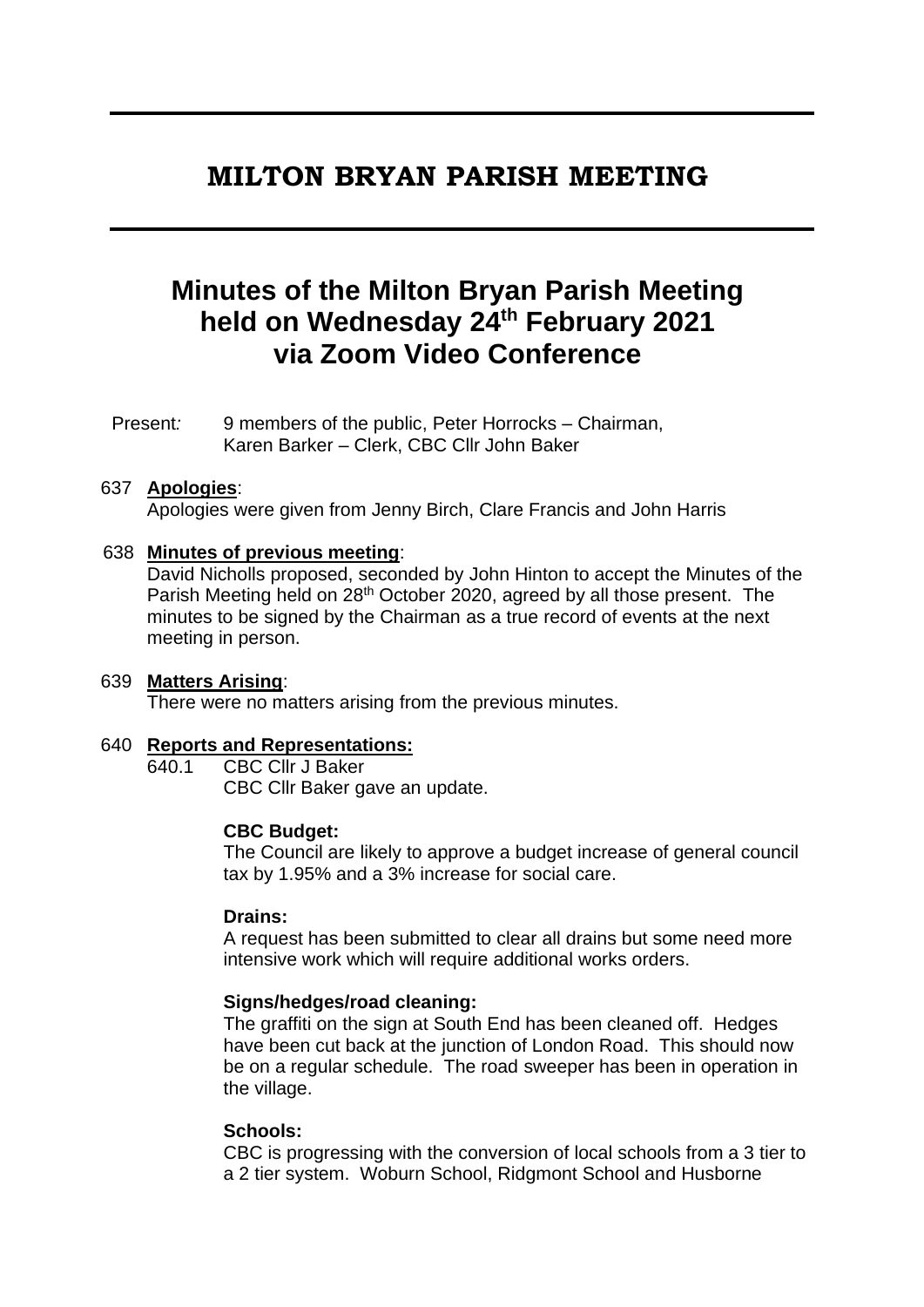Crawley School will be combining as one school on a new site to be determined.

# **CBC road resurfacing:**

CBC recently undertook a new technique for resurfacing rural roads in Battlesden by using recycled road material. This created a mud road which survived only 2 months and was washed away. This was very costly and now needs to be put right. CBC are urged to use the correct method of resurfacing in the future.

# **Fly tipping and rubbish:**

There has been a lot of fly tipping in the area, particularly on the road between Milton Bryan and Toddington. This is thought to be exacerbated due to the issue of having to book slots at the tidy tips. Incidences of fly tipping can be reported online on 'fix my street'.

Robin Friend said that there is broken glass around the Village Hall car park and rubbish left by the bin. There is a black bin in the car park and he said that he will put it out for emptying.

# **Rural crime:**

CBC Cllr Baker will be attending the Police and Crime Commissioner conference and will ask how they are dealing with rural crime. There are reports of drug dealing in laybys.

#### 641 **Open Forum:**

A resident asked whether CBC would be willing to change a wooden stile to a metal swing gate to make it more accessible. CBC Cllr Baker said that CBC's policy now is to only put in metal swing gates but they will not replace a wooden stile until it needs replacing. Peter Horrocks said that this may be an issue for the Woburn Estate.

Resident John Hinton spoke on behalf of John Harris. He said that there are two trees on the corner of Church End which need their lower branches cut to give them a better shape and more light. The Parish Meeting agreed to the request.

# 642 **Village Matters:**

642.1 Covid-19

Nothing to report

# 642.2 Luton Airport consultation

Peter Horrocks said that he coordinated with other parishes including Tingrith when drawing up the response. The response was circulated to village residents for comments prior to submission. He said that he has now submitted the response to the consultation. CBC Cllr Baker said that CBC agreed to object to the consultation and have put forward their objections.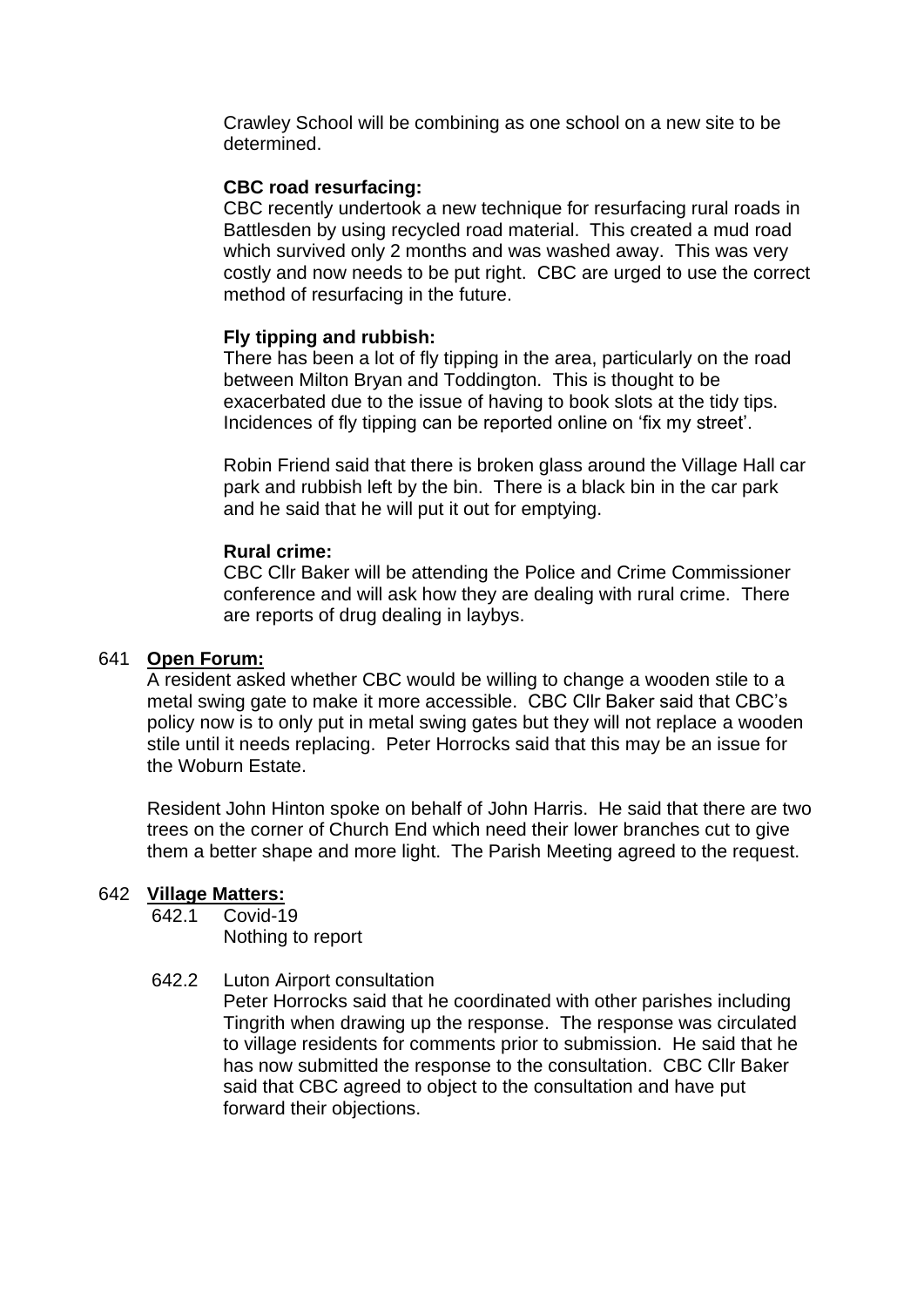# 642.3 Speed limits

Robin Friend suggested that there are 3 areas that could benefit from a speed reduction to 10mph – South End, Church End and Pond Lane. CBC Cllr Baker explained the process that needs to be followed to request a reduction in speed. A petition of 10 or more local residents will need to be drawn up and submitted to the Traffic Committee along with full details of the request. The Traffic Management Committee will then have to discuss this request at their committee meeting. Robin Friend said that he would look into it further with a view to drawing up the request.

# 642.4 Verges

Robin Friend said that the grass by the pond at South End is usually maintained by residents but a lot of vehicles have been parking on it this winter and ruts are forming on the grass. It was suggested that big logs could be put along the edge to prevent vehicles parking there but allow for the grass to be cut. The Clerk said that the area is rented from the Woburn Estate and suggested that they should be contacted. Peter Horrocks agreed to contact the Woburn Estate.

# 642.5 Gritting and salt bag scheme

CBC Cllr Baker said that he has asked for the road between Milton Bryan and Eversholt to be added to the gritting schedule. CBC have refused the request as it apparently does not meet their criteria. He said that he does not think it was assessed adequately and he will email a copy of the criteria to Peter Horrocks.

Peter Horrocks said that CBC offer a yearly free 1 ton or  $\frac{1}{2}$  ton salt bag to parishes and he did not request one this year as it is not normally used up.

# 642.6 Military Intelligence Museum

John Hinton gave an update. The heritage sector is in crisis and it has not been possible for the Museum Trustees to make any progress. They are fortunate to have an existing Museum that is not dependent on paying visitors but the year has been tricky and they are currently closed. They await the aftermath of the pandemic crisis to decide how to proceed.

# 643 **Finance:**

643.1 Accounts to 31<sup>st</sup> January 2021

| <b>Barclays Current Account</b>               | 1,932.37 |
|-----------------------------------------------|----------|
| <b>Barclays Savings Account</b>               | 2,330.66 |
| Less unpresented chq no's 644,647,648,649,650 | 193.50   |
| <b>TOTAL</b>                                  | 4,069.53 |
|                                               |          |